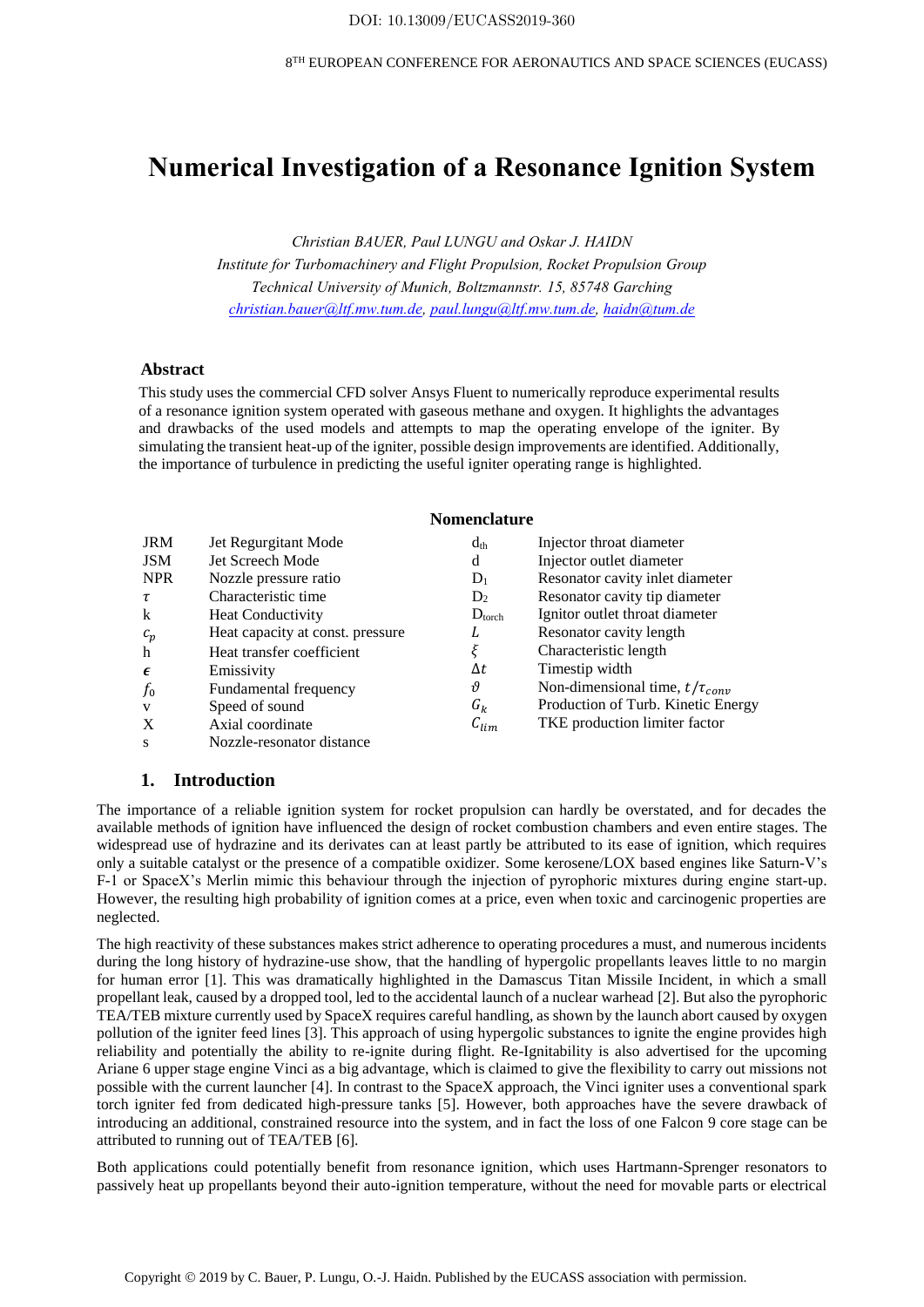systems. From a system point of view this makes the propellants quasi-hypergolic and thus provides all the benefits of classical hypergolic substances, but without their undesirable side-effects.

Hartmann-Sprenger Tubes are the devices that initiate and maintain gas oscillations that drive passive heating through non-reversible processes and are thus the basis for all types of resonance ignition systems. During Pitot-probe measurements of underxpanded free-stream jets Hartmann observed strong pressure oscillations in these probes, which were accompanied by very high sound pressure levels of more than 150 db [7] [8]. Sprenger later discovered, that under certain conditions large SPLs are also accompanied by high temperatures in the resonating gas [9]. Both macroscopically observable effects are aspects of the same physical principle and several useful applications are obvious for both. However, despite considerable effort no conclusive explanation exists to date of how the fluid oscillations are generated and maintained. This may also explain, why the same arrangement of a nozzle directing a free-stream jet towards a cavity closed on one end is known under different names: Powered Resonance Tube, Hartmann-Sprenger Tube, Hartmann-Whistle, Air-Jet Generator and more, all describe the same experimental arrangement.

One of the challenges of finding a conclusive description of the mode of operation is the fact, that the flow in Hartmann-Sprenger Tubes is strongly influenced by many variables: resonator geometry, nozzle-resonator spacing, nozzle pressure ratio and gas species have all been shown to exert considerable influence on the flow. This has led to the situation, that many experimental results seem to contradict each other. Sarohia and Back were able to clear some of the confusion by identifying distinct oscillation modes, which allowed classifying and ordering the wealth of experimental results [10]. Of the three operating modes they identified, only two are relevant to the current application.

In the Jet Regurgitant Mode, which mostly occurs when the resonator opening is located in the vicinity of the Mach Discs of the free jet, the flow cycle can be divided into distinct phases. During the inflow phase, the free-stream enters and fills the resonator cavity. Often this flow is accompanied by a series of relatively weak compression waves, which can coalescent into a single shock, if the cavity is long enough. At the closed end the shock may be reflected, brings the fluid in the cavity to rest and travels upstream towards the resonator opening, where it is then reflected as expansion wave. This initiates the next flow phase. If the compression by the preceding shock was strong enough, the fluid then exits the cavity in the form of an underexpanded free jet, which pushes the opposing jet emanating from the nozzle upstream until the pressure in the resonator has decreased so far that the outflow stops and a new flow cycle begins. These cycles occur in the order of the first acoustic longitudinal mode of the cavity, but due thermal gradients and other non-linear effects the actual frequency is hard to predict. It is worth noting that under certain conditions the pressure in the resonator cavity can easily surpass the total nozzle supply pressure and fall below ambient pressure.

When NPR and s/d values are not well matched, Jet Screech Mode can occur, which is characterized by oscillation frequencies much higher than those of the JRM. Under these conditions, often a bow shock in front of the cavity can be observed which vibrates in axial direction and induces numerous but weak compression waves travelling into the resonator. Since the fluid inside the cavity is nearly at rest, the mass exchange between the free jet and the cavity is strongly reduced.

Sarohia et al observed strong thermal effects when resonators with high length-to-diameter ratios operated in the JRM and when low L/d-cavities oscillated in the JSM. Consequently, knowing which operating mode can be expected under given boundary conditions is a must, if a reliable resonance ignition system is to be designed. The large number of influencing variables makes it difficult to systematically screen large parameter spaces experimentally. Therefore, numerical methods may provide help in pre-selecting promising candidate configurations.

Previous studies could predict the experimental heating rates and auto-ignition at individual load points sufficiently well to warrant further investigation [11]. However, numerical studies that attempt to predict the mode of operation are very limited and only investigate the acoustic effects [12]. To date not a single study is known that systematically investigates the attainable heating rates over larger parameter ranges. This may be attributed to the fact, that most studies are carried out using explicit methods, which allow capturing moving shocks with great detail. However, the timescales associated with resonant heating are typically much larger than those of the convective processes, which makes these schemes prohibitively expensive for this kind of application. Additionally, due to the low thermal power of the resonant heating process the gas temperature is highly sensitive to heat losses to the surrounding resonator material. Consequently, tight coupling of fluid and solid walls is required to solve the conjugated heat transfer problem with sufficient accuracy. In this study a solution strategy is presented, which may be used to analyse and predict the performance of resonance ignition systems. This is a vital step in deriving improved designs.

# **2. Test Case Description**

In previous studies a 30 kW resonance igniter operated with methane and oxygen showed good reliability under both nominal and off-design operation [11, 13]. However, a scaled down version with a TDP of 12 kW for application in a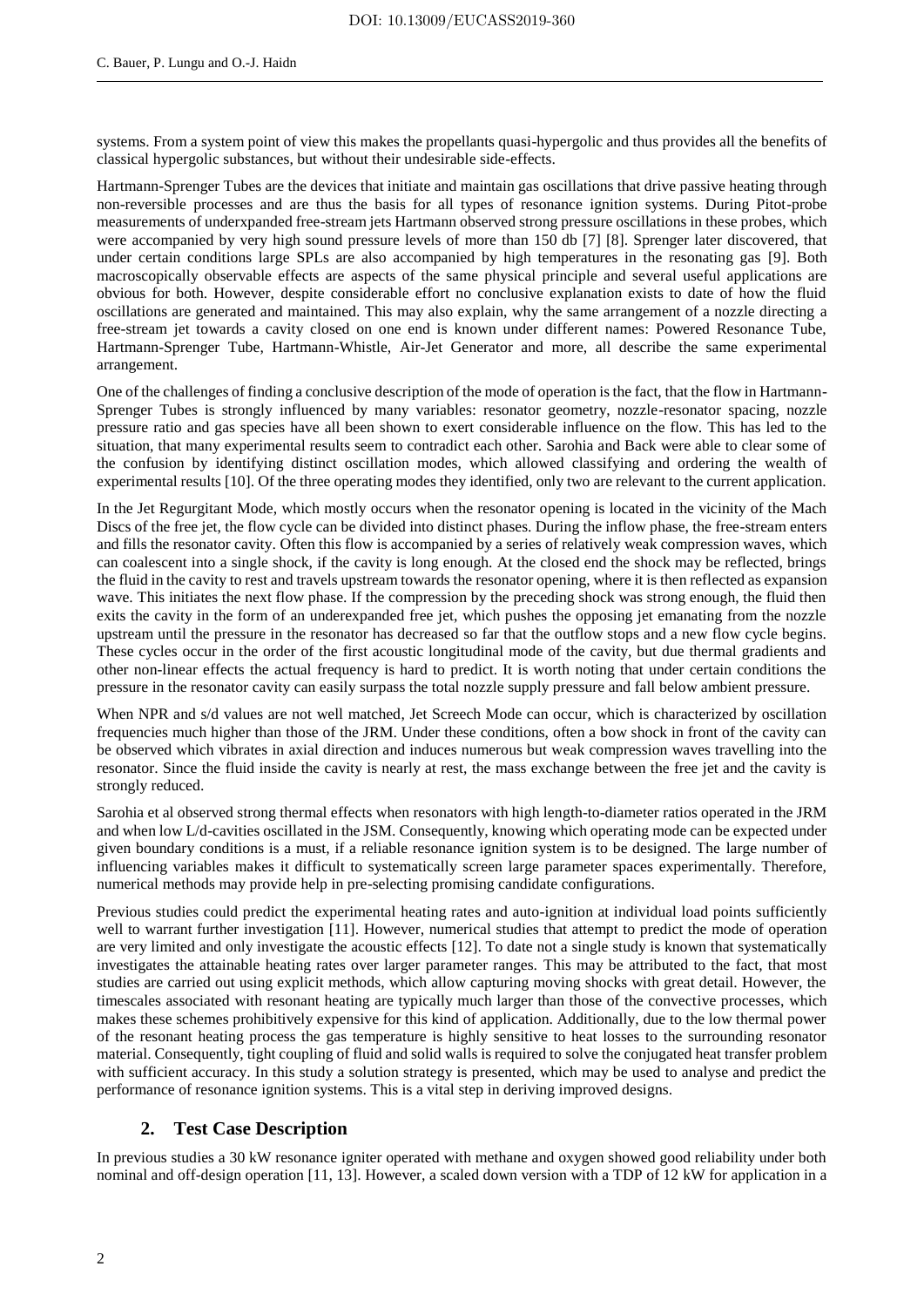500 N thruster failed to reliably ignite the propellants, despite producing high gas temperatures during resonant heating [14]. Lungu attributed this to insufficient propellant mixing inside the resonator cavity and therefore changed the inlet nozzle from a coaxial design with separate inlets for methane and oxygen to a single, convergent-divergent geometry for premixed fluids. This premixed nozzle design is numerically investigated in the current work and the data from his experiments serve as basis for validating the calculations. Details on the igniter design and the experimental results can be found in [14], but a brief description is also given here.

The overall igniter design is depicted in Figure 1. In order to start the passive heating process, oxygen is introduced through the injector (2,3), where it forms a free jet and impinges on the resonator cavity (4). When all necessary conditions are satisfied a strong interaction between the free jet and the cavity occurs, which leads to violent oscillations in the cavity. Since a part of the fluid remains in the cavity and undergoes repeated compression and expansion, irreversible effects gradually lead to increased temperatures in this region. When the heating is considered sufficient, additional methane is introduced into the igniter through the same inlet nozzle. When encountering the pre-heated, high-temperature oxygen in the cavity, it ignites. The resulting flame then travels towards the open end of the cavity, anchors there and propagates until it exits the igniter through the outlet nozzle.





Due to the dimensioning of the injector and outlet throat diameters, both cross sections are choked during the heat-up phase, and thus the ratio between injector and ignitor pressure (NPR) is fixed. While Lungu investigated various NPR regimes, this work only considers a single NPR of  $\approx 8.3$ . An overview over the most important design parameters are summarized in Table 1.

| $d_{th}$                         | $1.4 \text{ mm}$ | Table 1: Igniter design parameters<br><b>NPR</b> | 8.3       |  |
|----------------------------------|------------------|--------------------------------------------------|-----------|--|
| d                                | $1.7 \text{ mm}$ | <b>TDP</b>                                       | 12 kW     |  |
| $D_1/d$                          | $\approx 1.5$    | $\dot{m}_{O_2}$                                  | $7.2$ g/s |  |
| $D_{\text{torch}}/d_{\text{th}}$ | 2.86             | $p_{O_2}$                                        | 1.8 MPa   |  |
| $D_1/D_2$                        | 5                | O/F                                              | 30        |  |
| $L/D_1$                          | 10.8             |                                                  |           |  |

# **3. Discussion of Solvers and Models**

The investigations presented in this paper were conducted with the commercial, general-purpose CFD solver Ansys Fluent v182. It transforms time-dependent, compressible RANS equations into algebraic form by finite-volume discretization. In order to compute the flux-balance over these control volumes, the values at the face centres have to be reconstructed from the values stored at the centre of the volume.

For diffusive terms a simple  $2<sup>nd</sup>$  order central differencing scheme is used. Convective terms, however, usually require special treatment in order to maintain solution stability. In the context of this work convective fluxes are obtained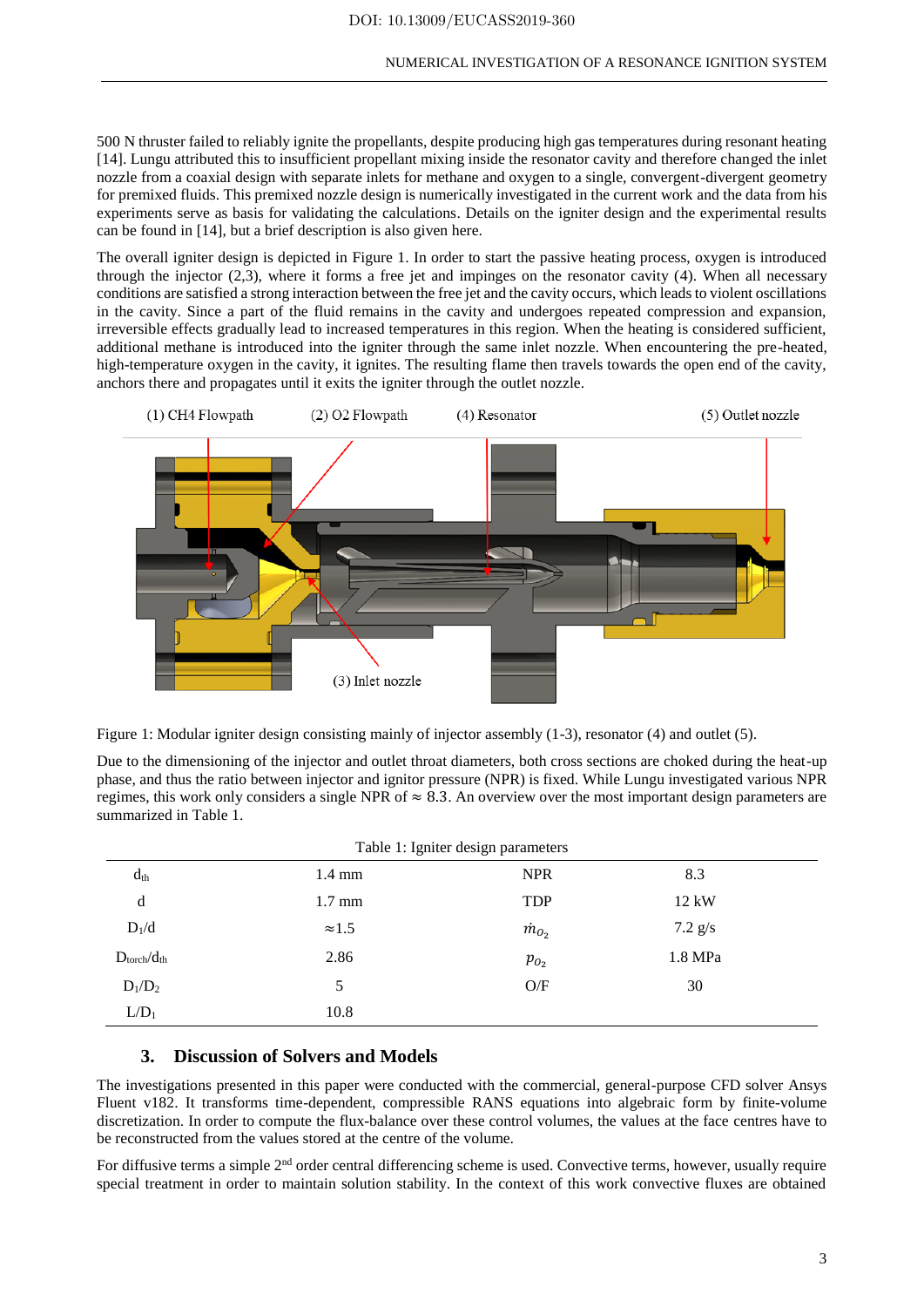through a form of the QUICK scheme, which is a formally  $3^{rd}$  order hybrid scheme, using a weighted blending of a  $2^{nd}$ order upwind and a central differencing scheme. The classical QUICK scheme is known to produce only small oscillations with low penetration depths downstream of discontinuities [15]. In contrast to the conventional QUICK scheme with a fixed weighting of central and upwind terms, the implementation in Fluent claims to use a solutionadaptive weighting to maintain monotony and the effective order of the method depends on the flow field [16].

Time-dependant terms can be discretized with the  $1<sup>st</sup>$  or  $2<sup>nd</sup>$  order Backward Euler scheme. For the pressure-based solver, also a bounded version of the  $2<sup>nd</sup>$  order Euler scheme is available, which introduces additional bounding factors. While the exact nature of these is not documented, their general form suggests that they may introduce some monotonypreserving temporal limiting. For gradient reconstruction from cell-centered values the Green-Gauß Node Based method is used, which may reduce checkerboarding effects in structured meshes by taking the values of diagonal cell neighbours into account.

Since the flow in Hartmann-Sprenger Tubes can experience severe discontinuities, a compromise between excessive solution limiting and unphysical oscillations has to be found. From the three limiter formulations available in Fluent, the Differential Limiter is used, which is based on the work of Venkatakrishnan [17] with solution-adaptive extensions proposed by Wang [18]. An additional Limiter Filter is used to relax the monotony-preserving condition in smooth flow regions, but no details are provided on their implementation.

For the pressure-based solver, a coupled formulation is used, which constructs a monolithic system of equations from all flow variables, which is solved iteratively. Due to the importance of pressure in this system, special schemes are used for pressure reconstruction. Despite the importance of this reconstruction, the solver documentation provides surprisingly little information in this regard. The bodyforce-weighted method has been empirically determined to provide the best results for Hartmann-Sprenger type of flows.

Evaluating the face mass fluxes in the continuity equation requires reconstructing the face normal velocity from cellcentered values. Fluent uses the work of Rhie/Chow [19] to obtain these values and uses momentum-weighted averaging of the coefficients in the continuity equation to introduce the necessary pressure-velocity coupling. Further information on this averaging function, however, is not provided by the solver documentation. The resulting system of equations is solved iteratively by an Algebraic Multigrid Solver. Since the density-based solver, also available in Fluent, did not provide stable solutions for all investigated load points, this work presents results obtained with the pressure-based solver.

The effects of turbulence are approximated with the Realizable  $k - \epsilon$  (RKE) model, which is based on the work of Shih et al [20]. It ensures realizability (and thus avoids negative Reynolds shear stresses) by replacing a constant in the standard  $k - \epsilon$  (SKE) model with a solution adaptive value, which takes the mean strain rate into account. Shih also derived a new formulation for the epsilon equation based on the dynamic equation for the mean-square vorticity fluctuations. Both enhancements help to remedy the Round Jet Anomaly of the SKE and improve the model performance for round freestream jets.

Since this model uses the Boussinesq approximation, it uses additional turbulence production limiters to dampen the excessive production of turbulence kinetic energy near stagnation points [21, 22]. These are of the form:

$$
\dot{k} = \min(G_k, C_{lim} \rho \epsilon) \tag{1}
$$

where  $G_k$  is the production of turbulence kinetic energy prior to limiting, and  $C_{lim}$  a constant clipping factor. Preparatory investigations on HSTs showed, that this limiter can disturb the onset of large-scale oscillations in the flow and can severely alter the viscous heating in the resonator. For a larger resonator configuration, a limiter clipping factor of 400 was empirically determined to yield acceptable results. However, it will be shown that for the present study a value around 10 is more appropriate. This suggests, that more extensive fine-tuning of the underlying turbulence models is necessary, which is however beyond the scope of this work.

### **4. Timescales**

Simulation of a conjugate heat transfer problem can be challenging since convective and conductive timescales are usually on different orders of magnitude. According to Wolf [23] and Marin [24] the timescale of a conduction problem can be estimated from: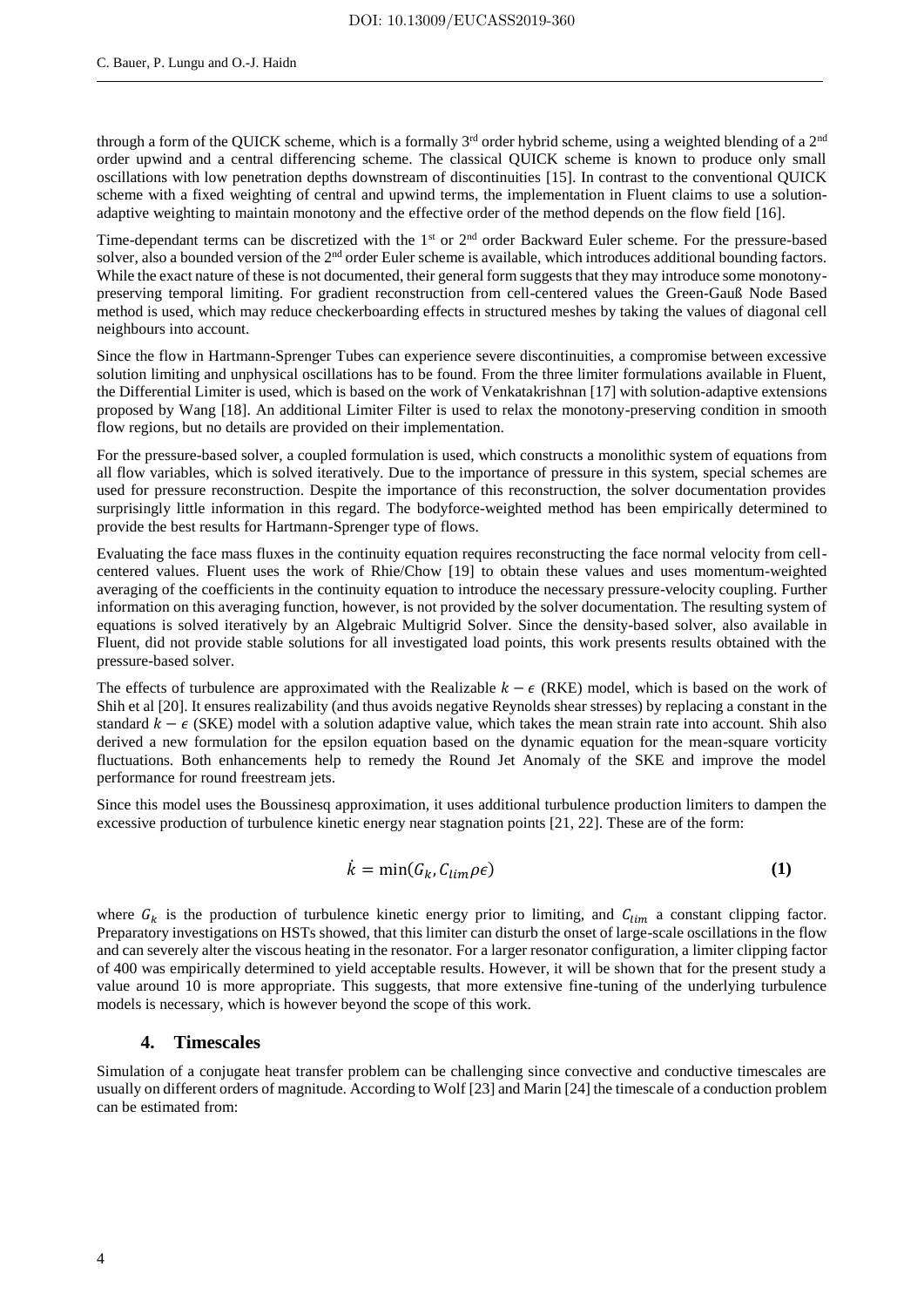$$
\tau_{cond} = \alpha \xi^2 \tag{2}
$$

where  $\xi$  represents a characteristic length and  $\alpha$  the thermal diffusivity of the material.

For the EOS MP1 CoCrMo powder temperature-dependant heat conductivity and a density of  $\rho = 8300 [kg/m^3]$  are specified in the data sheet for this material [25]. For the specific heat capacity temperature-dependant values are estimated from ASTM F75, which has nearly the same chemical composition [26, 27]. Using the resonator wall thickness as the characteristic dimension and the diffusivity at a mean temperature of  $\approx$ 500 K results in a conductive timescale of  $\tau_{cond} \approx 54$ ms.

This is orders of magnitude larger than those of the driving convective processes, which can be characterized by the fundamental frequency of the employed resonator cavity. Based on linear acoustic theory the eigenfrequency  $f_0$  of a conical cavity is given by [28]:

$$
\frac{2\pi f_0}{\nu}L = \pi - \tan^{-1}\left(\frac{2\pi f_0}{\nu}x\right)
$$
\n(3)

Here the factor x denominates the truncated length of a virtual, full cone,  $\nu$  the temperature-dependent speed of sound and L the cavity length. For a mean temperature of 650 K this results in a fundamental frequency of  $\approx$ 6075 Hz and a characteristic timescale of  $\tau_{conv} \approx 0.165$ ms. However, this theoretical value is considerably larger than that derived from the experimentally measured frequency of  $\approx$ 4600 Hz. Instead, the current resonator appears to behave more like a cylindrical  $\lambda/4$  resonator with additional end-correction:

$$
f_{0,cyl} = \frac{v}{4(L + 0.4D)}
$$
 (4)

Equations (3) and (4) are depicted in Figure 2 for a mean fluid temperature between 200 and 1000 K. It can be seen, that the presented conical resonator matches the fundamental frequency of a cylindrical cavity with a mean oxygen temperature of about 800 K better than that of a conical cavity.



cylindrical cavities, compared to experimental data.

From this comparison it can be deduced, that linear acoustic theory is not sufficient to describe the oscillations occurring in Hartmann-Sprenger Tubes.

With the experimentally determined convective timescale of  $\tau_{conv} = 0.22$  ms the ratio of conductive to convective timescale amounts to:

$$
R_{\tau,physical} = \frac{\tau_{cond}}{\tau_{conv}} \approx 250
$$
 (5)

In order to artificially reduce this ratio and thus speed up the calculation, different timesteps sizes in fluid ( $\Delta t_{fluid}$ ) and solid ( $\Delta t_{solid}$ ) regions can be employed.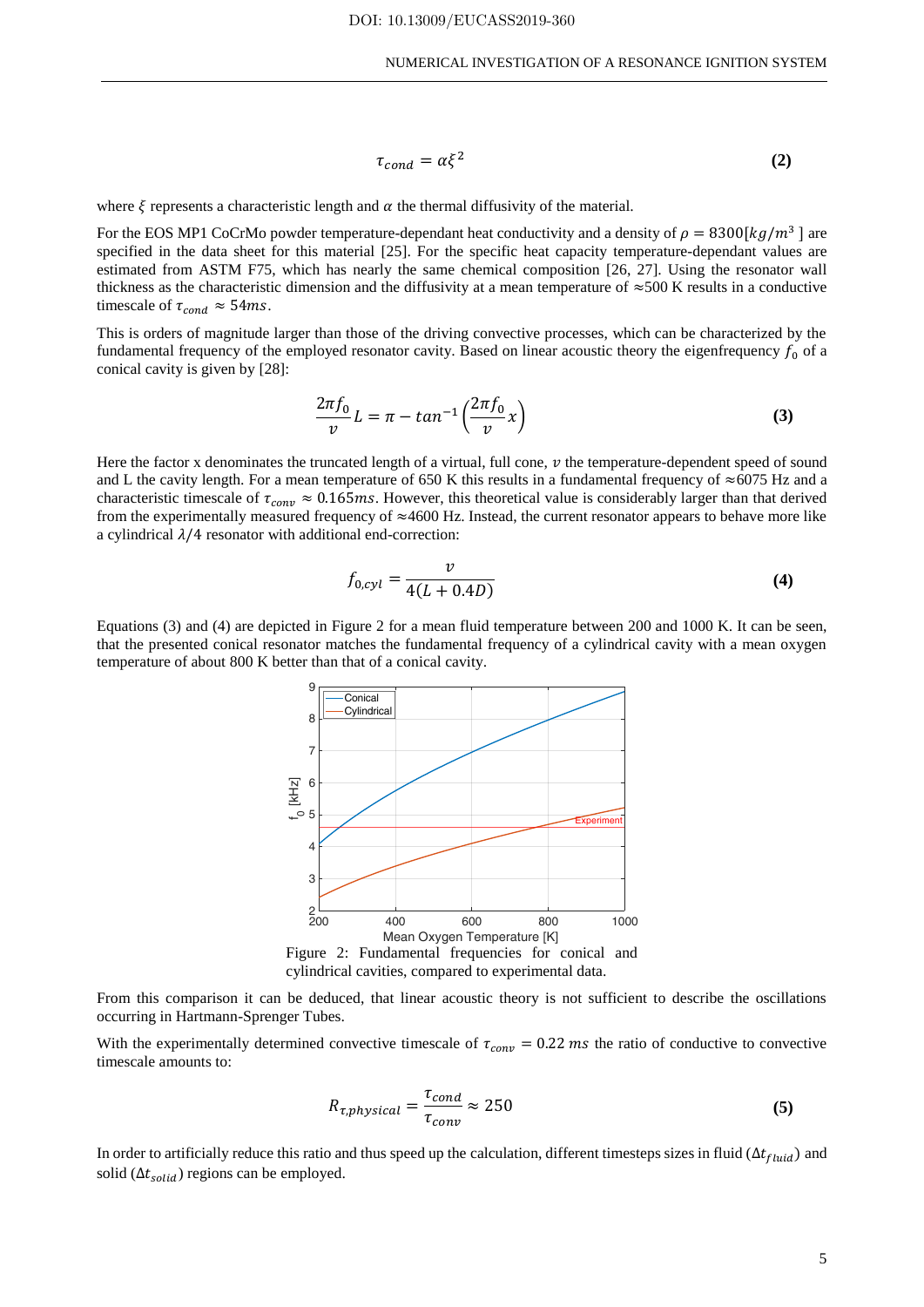$$
R_{\tau,sim} = \frac{1}{R_{\Delta t,sim}} \frac{\tau_{cond}}{\tau_{conv}} = \frac{\Delta t_{fluid}}{\Delta t_{solid}} \frac{\tau_{cond}}{\tau_{conv}}
$$
(6)

By specifying a solid-to-fluid timestep ratio of  $R_{\Delta t, Sim} > 1$  the numerical timescale ratio can be reduced, which speeds up the convergence to the quasi-steady limit cycle. Depending on the goal of the simulation, various values for the numerical timescale ratio  $R_{\tau, \text{sim}}$  are desirable: if the quasi-steady limit cycle is of interest, values around unity can be used to minimize calculation times. However, this also eliminates the thermal averaging and lowpass effect of the solid. If the transient thermocouple measurements are to be reproduced, larger values should be used, at the expense of additional computation time. In this work a ratio of solid to fluid timestep size of  $R_{\Delta t, Sim} \approx 150$  is used, which is considered an acceptable compromise between computational effort and accuracy.



Figure 3: Auto-ignition delay of methane/oxygen mixtures at 0.4 MPa.

The investigated resonance igniter is designed to operate with methane and oxygen, which exhibit considerably larger auto-ignition delays compared to hydrogen-oxygen-systems. Zhang et al investigated this delay for methane-oxygen mixtures and obtained a relation [29], which is visualized in Figure 3. This shows, that the chemical timescales are at least in the same order as those describing convective effects. Employing finite-rate chemistry is therefore a must, and strong coupling between chemistry and turbulence should also be taken into account.

#### **5. Calculation Domain and Mesh**

The calculation domain used in the current investigation, shown in Figure 4, includes not only the essential nozzle, cavity and torch fluid, but also incorporates the solid material of the resonator itself, as well as a small fluid region between the inner resonator cone and the surrounding shroud. Since the maximum temperature of the resonating fluid is strongly affected by heat losses, this shroud is designed to shield the inner resonator cone from convective heat losses. For manufacturing reasons, the shroud is open at the tip and therefore the deadwater region between inner cone and shroud is connected to the ambient fluid through a small fluid channel. Due to strong pressure oscillations in the entire igniter, fluid may enter and exit this region repeatedly, which may increase the convective heat losses and thus reduce igniter temperature. By including both solid and deadwater zone, this effect can be estimated in the present work.

By including the solid in the same solver complete two-way coupling of the conjugated heat transfer problem is achieved. This is important, because earlier studies have shown that the heat generated in the resonator cavity is comparatively low, and thus gas temperature is also influenced by the temperature of the surrounding solid [11]. Since the walls between solid and fluid are fully coupled the boundary conditions of the simulation problem are rather simple and consist of a mass flow inlet, pressure outlet, adiabatic walls and an axis. Because the torch outlet is choked, the downstream pressure was slightly reduced below experimentally measured values to avoid separation and recirculation in the diverging part of the outlet nozzle, which improves convergence in these areas slightly without affecting the flow upstream of the throat. The parameters for all boundary conditions are summarized in Table 2.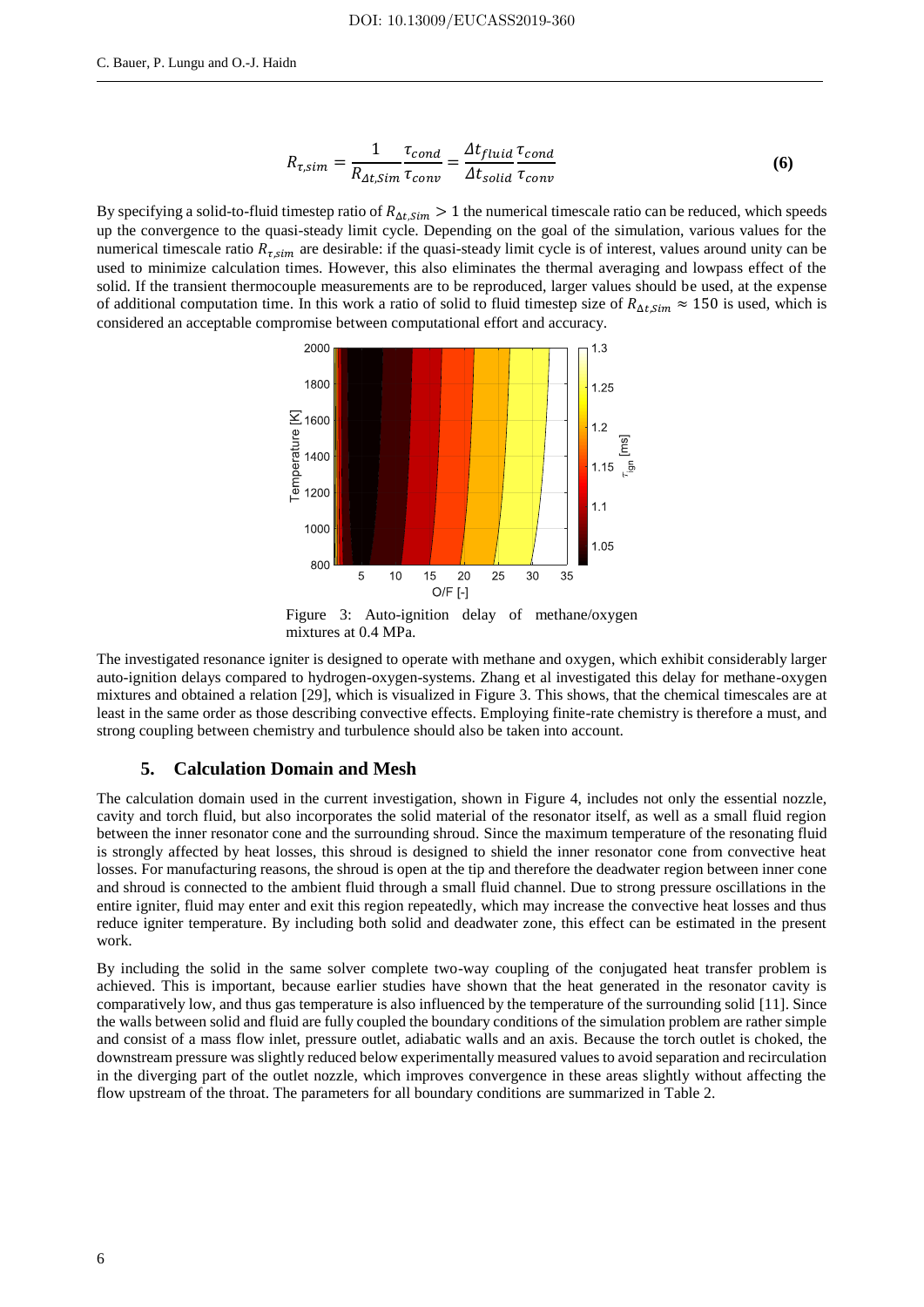

Figure 4: Calculation domain and fully conformal hex mesh for a refinement factor of 75%

| Table 2: Boundary conditions for fully coupled case |  |  |  |  |
|-----------------------------------------------------|--|--|--|--|
|-----------------------------------------------------|--|--|--|--|

| <b>Symbol</b> | <b>Type</b>            | <b>Parameter</b>                                                                              |  |  |
|---------------|------------------------|-----------------------------------------------------------------------------------------------|--|--|
|               | Mass Flow Inlet        | $\dot{m} = 7.1\frac{g}{c}$ , $T = 282K$ , $p \approx 1.8MPa$ , $I_t = 5\%$ , $\mu_t/\mu = 10$ |  |  |
|               | <b>Pressure Outlet</b> | $T = 282K$ , $p = 900kPa$ , $I_t = 5\%$ , $\mu_t/\mu = 10$                                    |  |  |
|               | Adiabatic Wall         | $h = 0 W/m^2 K$ , $K_s = 0 \mu m$                                                             |  |  |
|               | Coupled Wall           | $K_s = 0 \ \mu m$                                                                             |  |  |
|               | Axis                   | $\overline{\phantom{0}}$                                                                      |  |  |

Since the boundary layers in the nozzle and the resonator cavity are of importance, the mesh is adapted to yield a maximum value of  $y^+ \approx 1$  and the low-Re Menter-Lechner Wall Treatment is employed. The required wall resolution was determined empirically by simulating a single flow cycle. However, since the flow in the cavity repeatedly reverses direction or comes to rest,  $y^+$  values are considerably below unity for most of the time. It is worth noting, that the reversing flow also leads to situations, where the flow in the boundary layer is faster or in the opposite direction to the core flow.

While solving the heat conduction equation in the solid region itself is not computationally expensive, it indirectly increases the cost by leading to slower convergence in the fluid cells adjacent to the solid wall. This is considered a weakness in the implementation of the used solver and can partly be compensated by fine-tuning grid partitioning. For some investigations, however, wall temperatures are only of secondary interest. In these instances, the solid and deadwater region can be removed from the domain and a simplified thin-wall model may be employed to account for heat losses. In this thermal-resistance type of model heat capacity is neglected and inner and outer walls are separated by a virtual wall of constant thickness. When the thin-wall model is employed, the first halve of the cavity wall closer to the injector nozzle is considered isothermal, while the second halve near the tip is modelled as diabatic. There the outer wall convective heat transfer coefficient is estimated from free convection around a cylinder with a diameter of 0.58 mm and a temperature of 650 K [30]. The emissivity is estimated as 0.4, which is close to the value specified for uncharred Inconel at elevated temperatures [31]. A summary of these boundary conditions can be found in Table 3.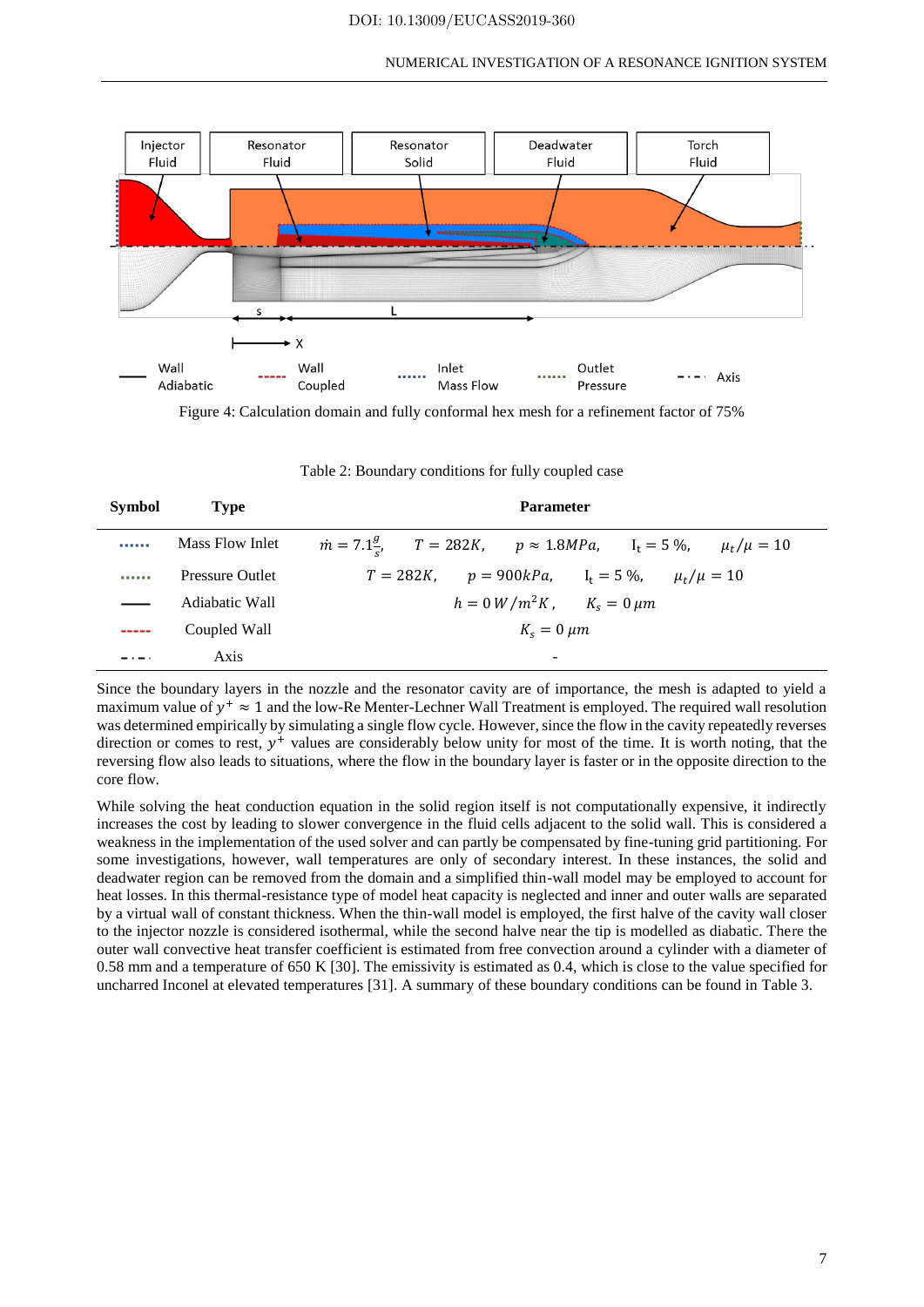| $(X - s)/L$   | t[mm] | $h[W/(m^2 \text{ K})]$ | $T_{\infty}[K]$ | $\epsilon[-]$            |
|---------------|-------|------------------------|-----------------|--------------------------|
| $0-25%$       | 1.17  | $\infty$               | 282             | $\overline{\phantom{0}}$ |
| 25-50%        | 1.43  | $\infty$               | 282             | $\overline{\phantom{0}}$ |
| 50-75%        | 0.72  | 24                     | 282             | 0.4                      |
| 75-100%       | 0.61  | 24                     | 282             | 0.4                      |
| $100\%$ (tip) | 0.5   | 24                     | 282             | 0.4                      |

Table 3: Summary of resonator wall boundary conditions for thin-wall model

# **6. Discretization and Convergence**

Ideally, the flow field should be independent of numerical resolution in time and space. However, with respect to typical CFD meshes, shock discontinuities are infinitely thin and can therefore not be completely resolved. Additionally, despite built-in measures to suppress spurious oscillations near shocks, some degree of oscillation still occurs.

This sensitivity can be quantified with a least-squares version of the Grid Convergence Index (GCI), which estimates the resolution-dependent error for different meshes from a solution extrapolated to a theoretical, infinitely fine mesh [32, 33]. By applying safety factors to the error estimation, depending on the apparent order of convergence, error bars for the 95 % confidence interval can be obtained.

In this study the mesh is parameterized, which allows for the structured and uniform refinement necessary to obtain meaningful results from the GCI algorithm. Additionally, the domain geometry can be changed parametrically, and the mesh adapts to these changes by maintaining a constant node density. By starting from a reference mesh and varying the number of nodes in each direction by a factor of 50 to 175 %, more than one order of change in number of cells is investigated.

The data for the mesh and timestep study was obtained from transient simulations employing the thin-wall model. After  $t = 1.5\tau_{conv}$  flow properties at the axis are analysed at selected points. These sample points were determined by a peak-search algorithm, in order to focus on areas with large gradients where the strongest sensitivity to discretization occurs. In smooth areas, where no peaks occur over longer distances, additional sample points were inserted between the peaks.

The resulting GCI analysis can be seen in Figure 5 for the mesh with a refinement factor of 100 %. For comparison, this analysis was performed for both the pressure-based (left) and density-based solver (right). It can be seen, that the estimated error in most parts of the domain is small, except in regions with strong gradients. There, the density-based solver fares considerably better than the pressure-based formulation, as the latter tends to produce spurious oscillations downstream of the pressure waves in the resonator around  $X/d=8$  and  $X/d=16$ . These oscillations could be traced back to the Rhie-Chow p-v-coupling and are virtually independent of the spacial discretization methods.

The oscillations upstream of the injector outlet are remnants of pressure waves, which are originally generated by the intentionally unphysical step function pressure initialization and are reflected back and forth inside the injector plenum. These are not relevant to production-run simulations and can therefore be safely ignored.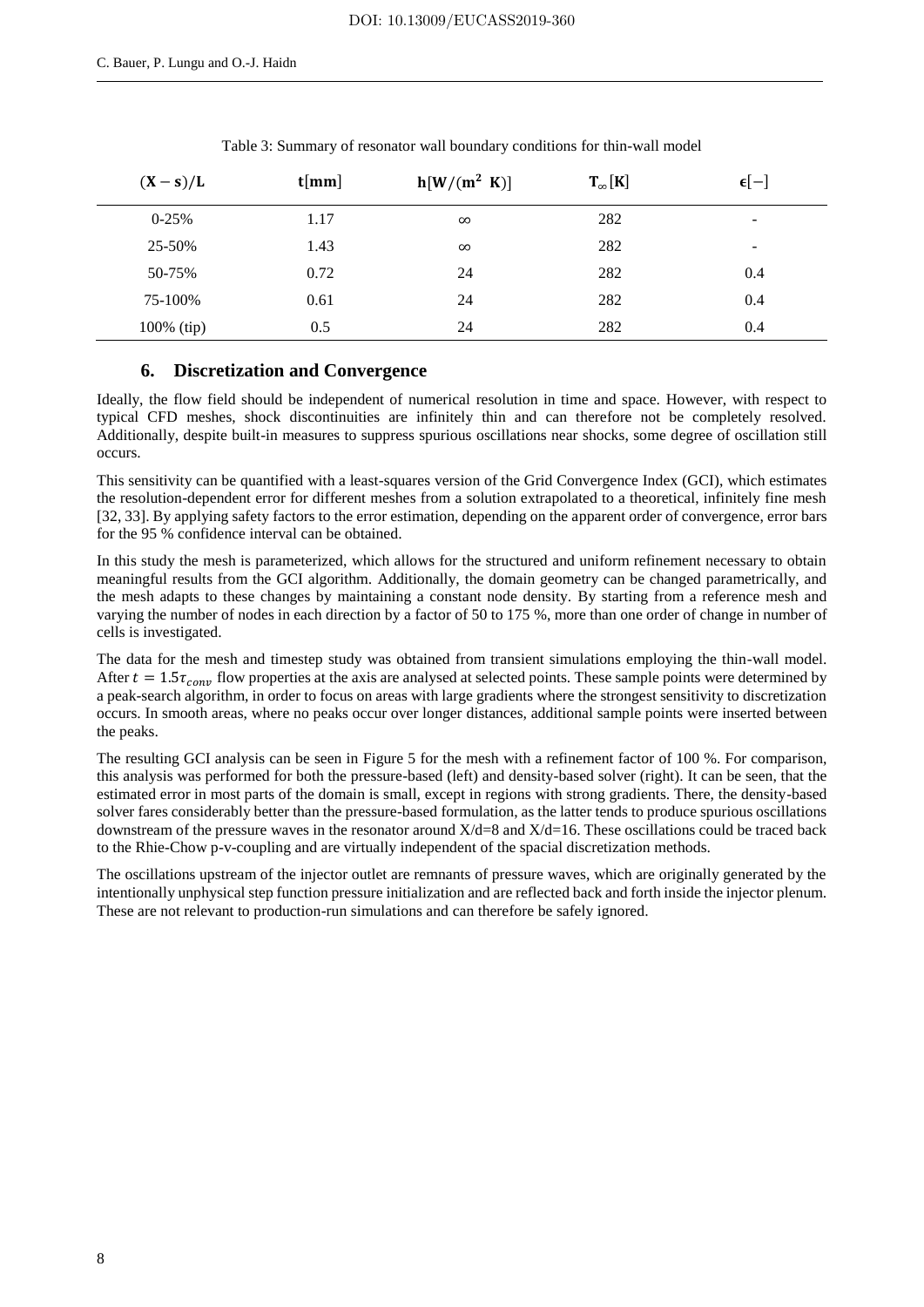

Figure 5: Instantaneous axial pressure distribution for the pressure-based (top left) and density-based (top right) solver on mesh with 100 % refinement after  $1.5\tau_{conv}$ . Error bars (below) obtained via a least-squares version of GCI, indicating the 95 % confidence range for pressures at selected X/d ratios.

The difference between both solvers can be seen more clearly in Figure 6, which directly compares the axis pressures throughout the domain (left), as well as in the narrow area around the upstream travelling pressure wave near  $X/d=8$ (right). Both solvers capture the location of the pressure wave correctly, but while the density-based formulation produces only a single over- and undershoot up- and downstream of the front, the pressure-based solver experiences multiple oscillations downstream of the wave front. These spurious oscillations do not seem to negatively affect the flow farther downstream of the wave front, but the exact contribution of this excess variation to viscous heating after several flow cycles has yet to be established.



Figure 6: Axial pressure distribution for the pressure and density-based implicit solver on mesh with 150 % refinement after 1.5 $\tau_{conv}$ . The right plot shows the details of the discontinuity closest to the nozzle, around  $X/d=8$ .

The development of the pressure value at some of the more critical locations over the mesh refinement factor can be seen in Figure 7 for both solvers. The larger error bars for the pressure-based solver (left) are driven mainly by the large deviation of the coarsest mesh, compared to the density-based solver (right). Generally, the values change little for meshes with a refinement exceeding 100 %. Consequently, a mesh refinement of 100 % is used for the remaining part of this work.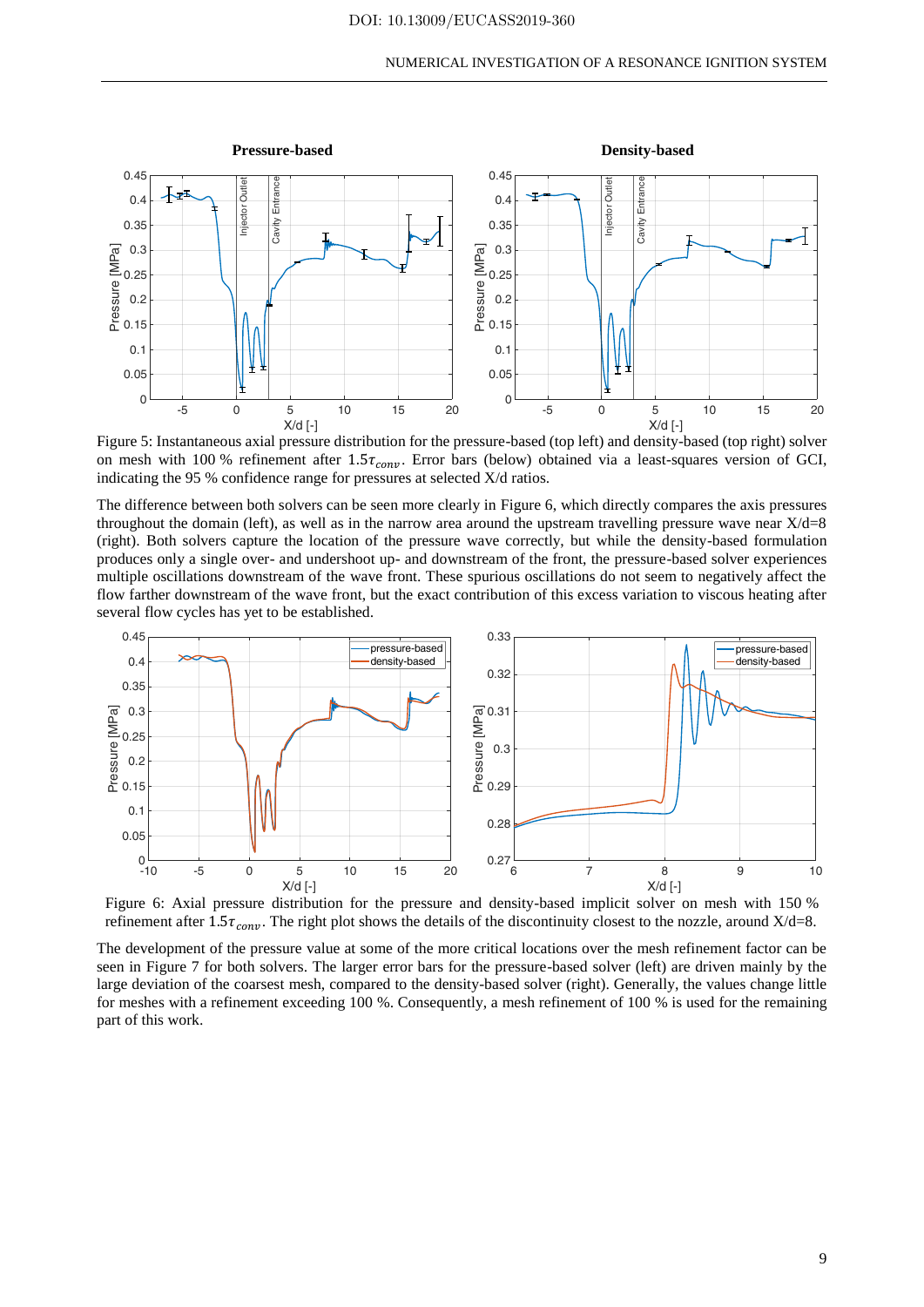

Figure 7: Pressure at selected peaks over mesh refinement factor and the corresponding GCI error bars for both pressure-based (left) and density-based solver (right).

The error bars in Figure 5 show that most parts of the flow are remarkable insensitive to mesh refinement, which can be attributed to the 3<sup>rd</sup> order discretization in smooth flow areas. Mesh refinement mainly affects the spurious oscillations following pressure front and thus the pressure-based solver is more affected by changing spacial resolution.

Above mesh sensitivity study was performed with a fixed timestep size of 50 ns. However, the reproduction of small flow features depends not only on spacial, but also on temporal discretization. Even though GCI was developed for quantifying uncertainty regarding mesh resolution, it can also be used for characterizing the influence of timestep size variation.

Figure 8 presents the results of a temporal GCI analysis on a mesh with 100 % refinement at timestep sizes of 20, 50 and 100 ns. Normalized with the experimentally determined convective timescale of  $\tau_{conv} = (4kHz)^{-1}$  this translates to about 2500, 5000 and 12500 timesteps per flow cycle.



Figure 8: Instantaneous axial pressure distribution for the pressure-based (top left) and density-based (top right) solver on mesh with 100 % refinement after  $1.5\tau_{conv}$ . Error bars are obtained via GCI algorithm for timestep sizes of 20, 50 and 100 ns and plotted for  $\Delta t = 50$ ns.

The error bars indicate, that for most parts of the flow this time resolution is more than sufficient to capture all relevant phenomena, even for the largest timestep. However, the pressure fronts in the pressure-based formulation are affected more severely. This can be seen more clearly in the left part of Figure 9, which shows the axis pressure around the first pressure wave front for different timestep sizes. Reducing the timestep width helps to steepen the wave front, but it also increases the amplitude and special frequency of the spurious oscillations. This means, that further reducing the timestep size may not necessarily provide more accurate results. For the remainder of this work a timestep size of 50 ns (or 5000 timesteps/flow cycle) is used.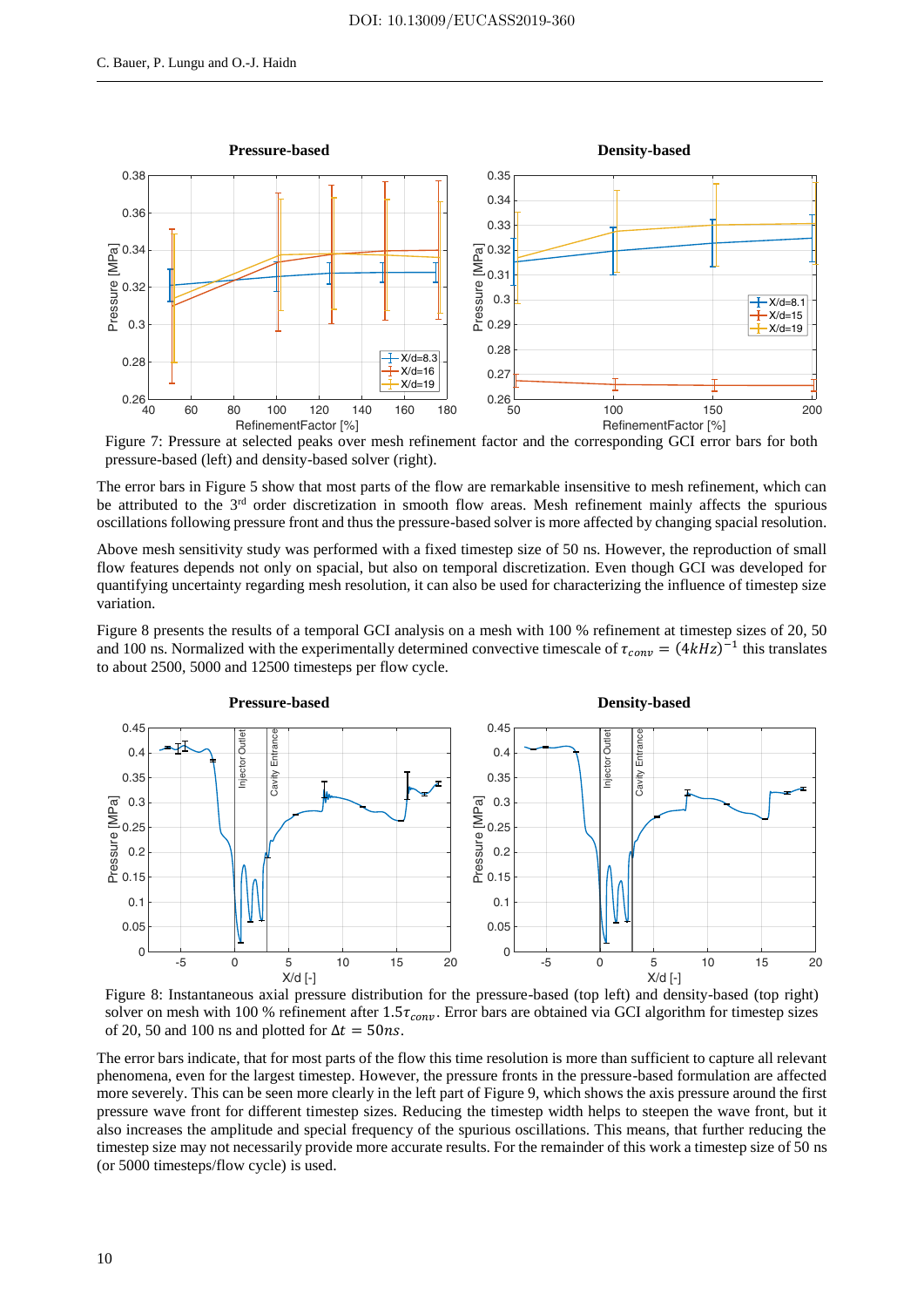

Figure 9: Left: Axial pressure distribution around the pressure front around X/d=8 for the pressure-based solver and a mesh refinement of 100 % for different timestep sizes. Right: Comparison of the same region for density-based solver and different discretization orders for the pressure-based formulation.

The analysis in this section shows, that for the present application the density-based Roe-FDS scheme is clearly superior to the Rhie-Chow scheme of the pressure-based solver. It is therefore very unfortunate, that the density-based solver experiences stability issues for most of the relevant igniter load points. These issues mainly occur through divergence of the k-equation and are more pronounced for the  $k - \epsilon$  turbulence model than for the SST.

As shown by the right part of Figure 9 it is possible to eliminate the spurious oscillations of the Rhie-Chow-Scheme by employing first order time discretization. This comes at the price of a considerable blurring of the wave front, which can only be compensated by reducing the timestep size extensively. A small reduction in oscillation amplitude can also be achieved by switching off higher-order terms of the Rhie-Chow scheme through unsupported expert parameters in the solver. However, the improvement is small and the effects on other parts of the flow is unknown.

Consequently, these options are not employed for production-runs and the remainder of this work presents results obtained with the pressure-based solver and the bounded second order Euler scheme.

#### **7. Investigation of Operating Envelope**

In his experiments Lungu varied the distance between resonator and injector in order to determine the best s/d ratio, where the highest gas temperatures are achieved. He observed, that outside a certain s/d-range no resonance and no temperature increase occurred. In this section these experiments are reproduced numerically. Since wall temperatures are not necessarily needed to establish the s/d range, at which strong oscillations occur, the domain incorporating the thin-wall modes is used.

In this section transient results are presented with respect to

$$
\vartheta = \frac{t}{\tau_{conv}}\tag{7}
$$

which approximates the time in number of flow cycles since the start of the simulation.

Due to the relatively large ratio of injector to outlet throat cross section area the igniter pressure approaches its design value rather slowly, in the order of 20-40 flow cycles. However, for the current evaluation only the quasi-steady limit cycle, at which the igniter is operated under nominal conditions, is of interest. Therefore, the transient simulations are initialized from a steady-state calculation. But due to the inherently unstable nature of the problem, a converged steady solution can usually not be obtained. Consequently, slight variations in the initial conditions of different load points occur. But as the left part of Figure 10 shows, disturbances from the initial conditions are quickly dampened away and a gradual transition to the quasi-steady limit cycle occurs within about  $10\tau_{conv}$ . Evaluation of the limit cycle therefore only takes data from  $t \geq 10\tau_{conv}$  into account.

It should be noted, that the thin-wall model lacks the thermal low-pass properties of an actual, solid wall. Therefore, time-domain temperature signals like the one shown in Figure 10 are subjected to a sliding average filter with a width of  $2\tau_{conv}$  in order to smooth out short variations and highlight the general trends over larger timescales.

The right part of Figure 10 shows the pressure-RMS at the tip of the cavity for various s/d ratios and turbulence Clipping Factors. It can be seen, that the value of the Clipping Factor strongly affects the pressure oscillations. This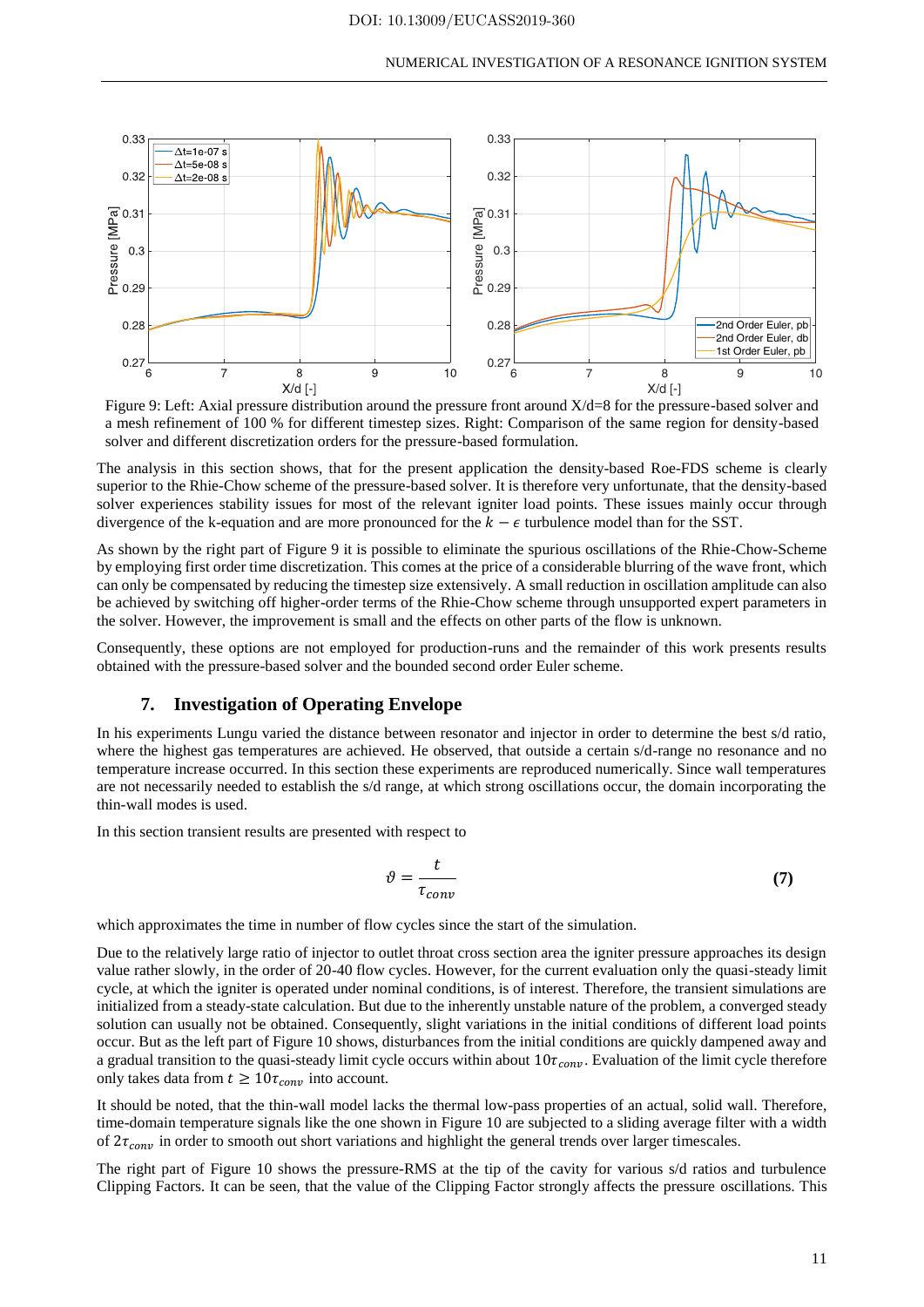demonstrates, that C<sub>lim</sub> and turbulence in general plays an important role in the prediction of the oscillation mode of the resonator, which is in strong contrast to the findings of Lee et al who claim, that the effects of turbulence are negligible for this type of flow [34]. The reason for this strong sensitivity is still under investigation, but it is likely that this parameter merely affects the pressure distribution of the free jet.

Figure 10 (right) also includes is the temperature increase observed in the experiments on the secondary y-axis. It can be seen, that for a Clipping Factor of 10 the tip RMS pressure qualitatively follows the same trend as the temperatures measured in the experiment but fails to reproduce the sudden switch in operating mode around s/d=3. Instead, around s/d=3 the RMS pressure falls rather gradually. Which seems to suggest that the selected schemes can qualitatively reproduce the operating mode if a suitable value for C<sub>lim</sub> is selected, but that not all effects are resolved sufficiently well.



Figure 10: Left: Pressure and temperature traces for resonating cases at tip of resonator and the window, over which results are evaluated. Right: comparison of simulated RMS pressure at resonator tip with experimental temperature increase.

Figure 11 shows a more detailed comparison between the dynamic pressure data of both experiment and simulation at s/d=2.85. The experimental pressure data was sampled with 50 kHz at the igniter wall outside of the resonator and is only available as an uncalibrated voltage signal. In contrast, the pressure signal from the simulation is sampled directly at the closed cavity wall at 500 kHz and is thus not superimposed by reflections and other disturbing flow features. However, since the data cannot be compared quantitatively, both spectra are normalized with respect to the largest peaks.

It can be seen, that the position of the primary peak closest to the fundamental frequency is reproduced remarkably well, which suggests, that the large-scale flow features are captured with sufficient accuracy. The simulation also captures multiple higher harmonics, where the magnitude drops with higher order, which disagrees with experimental results, where the magnitude of the harmonics seems to increase with increasing order.



Figure 11: Comparison of normalized pressure magnitudes obtained from dynamic pressure sensor in experiment and simulated pressure probe in resonator cavity.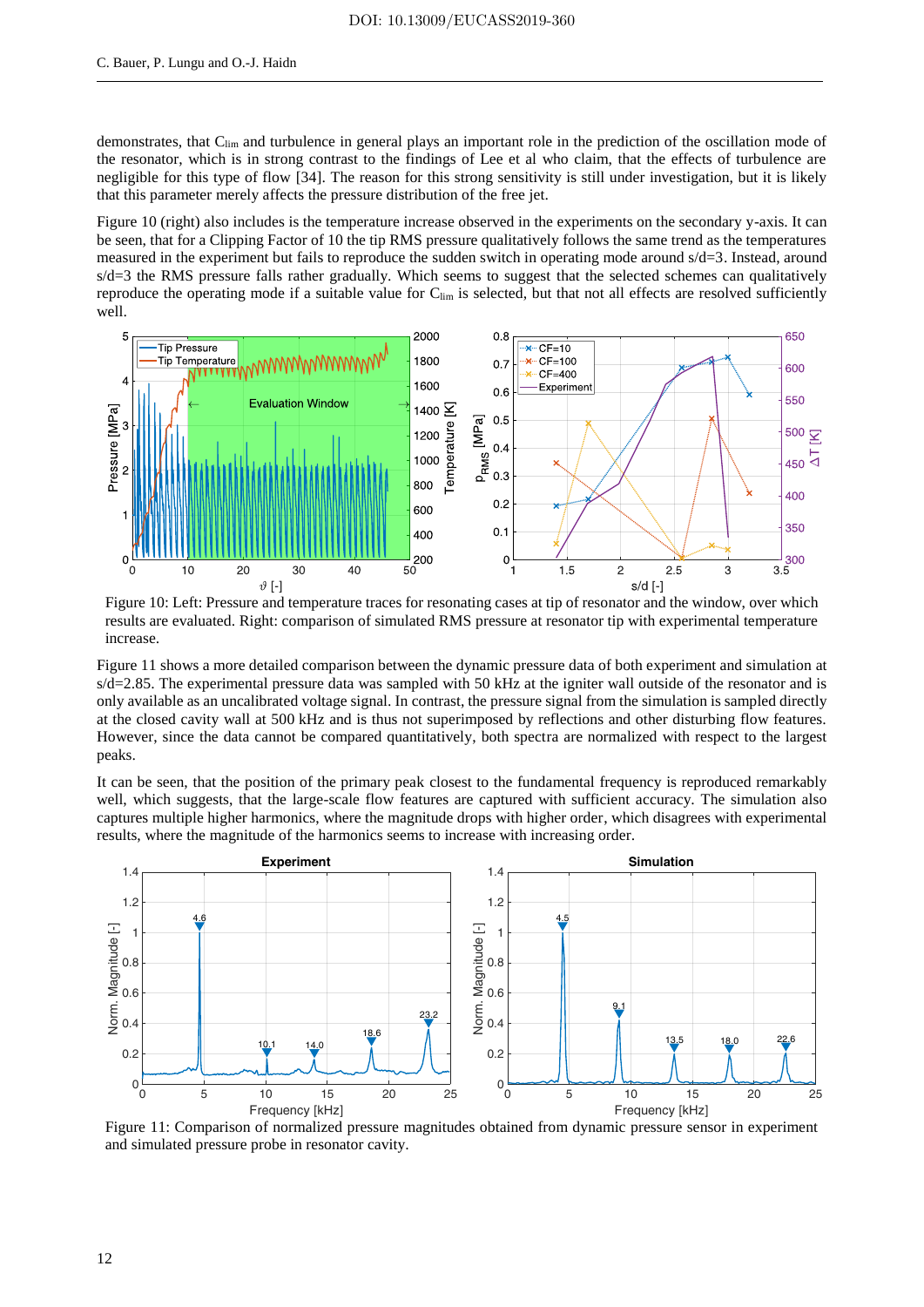However, the small peak at 10.1 kHz may be an artefact in the experimental data, since it does not seem to be a higher harmonic. These differences require further analysis with additional sample points which is currently beyond the scope of this work.

### **8. Transient Heat-up and Energy Balance**

With the thin-wall model, a direct comparison between experimental and numerical heating rates is not possible, since it lacks some effects required for accounting for all heat losses. For this reason, a single configuration with s/d=2.71 was also simulated incorporating solid and deadwater zones, which provides a wealth of additional data. Most importantly, it allows tracking heat losses by establishing the energy balance over various control volumes, which reduce the maximum fluid temperature and increase the time to reach quasi-steady operation.

To get a first impression, Figure 12 (left) compares the transient, experimentally determined resonator temperature at the tip with the simulated value. It should be noted, that the numerical data is plotted over the solid-time. It can be seen, that the immediate start-up transient differs considerably between numerics and experiment. This can partly be attributed to the response time of the supply system, which is estimated from the pressure measured in the igniter chamber to be  $\approx$  250ms. Since the transient simulation is initialized from a steady-state solution which skips this runin phase, the results were shifted accordingly. Obviously more simulation time is needed to determine, if the otherwise good agreement continues over the entire experiment duration.

However, even the rather short simulation provides interesting insights, since the flow reaches convective near-steady conditions after  $\approx 10$  flow cycles. This can be seen in the right part of Figure 12, which shows the total, integrated heat flux through the walls enclosing the cavity fluid, as well as the total, mass-integrated enthalpy of the fluid itself. After a short run-in phase of 10 cycles the fluid enthalpy remains nearly constant and only increases slowly with a rate below 1 W. In contrast, the total wall heat flux is considerably larger with a mean value of  $\approx$ 25 W. The sum of both can be considered the thermal power of the resonant heating process.



Figure 12: Left: Comparison of experimental and simulated tip temperatures. Right: Total wall heat flux through the hot side of the resonator walls and the total enthalpy of the cavity fluid over non-dimensional time.

It is clear, that most of the thermal power is used for slowly increasing the temperature of the solid, rather than raising the fluid temperature. Consequently, the solid timescales also set the thermal timescales of the fluid.

If future developments desire to reduce the necessary igniter pre-heating times, increasing the overall thermal power by using higher supply pressures or different fluids is an obvious option. Attempts to reduce the timescales of the solid by using either low- $\alpha$  materials or by using thinner walls may also provide the desired effects, but the choice of materials is strongly limited by the required oxidation resistance at high temperatures. However, reducing the thermal contact between fluid and solid may be the most efficient approach, but most likely requires completely new cavity geometries.

A closer look at the deadwater region between the inner resonator solid and the protective cap suggests another easy to implement improvement. Even though the dual-choke design of the ignitor maintains a constant average NPR, the strong oscillations in the resonance cavity also lead to small instantaneous variations in NPR. As can be seen in Figure 13, these are enough to create a small jet which repeatedly impinges on the hot outer wall of the resonator, leading to increased convective heat transfer. Since a considerable portion of this fluid is expulsed again during the outflow phase, the transferred heat is lost to the resonant heat-up process. This can easily be avoided by minor changes in geometry and should be evaluated during the next test series.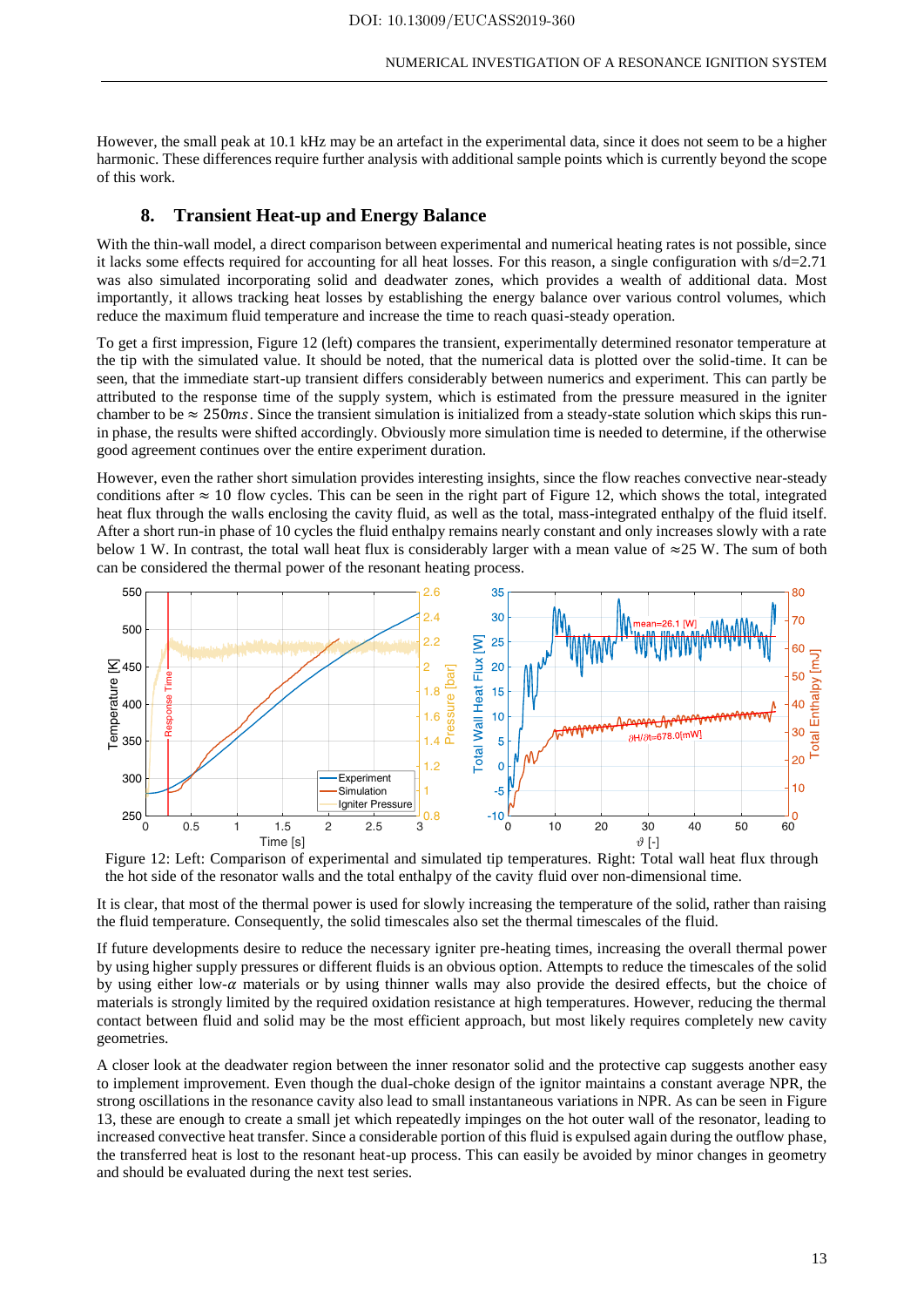

Figure 13: Detailed view of the deadwater region between the inner resonator solid and the protective cap.

# **9. Conclusions**

In the presented study a resonance ignition system with conical resonator cavity and a single propellant injector was simulated with the Ansys Fluent solver. While the density-based form of the solver provides superior shock resolution and reduced mesh and timestep sensitivity, it also experiences stability issues which prohibit its use for production-run type of problems. Consequently, results for the highly transient resonant heat up were obtained with the pressure-based scheme. However, a re-evaluation of the density-based solver should be conducted in future releases of the software.

All calculations presented in this work were performed on a 2D axisymmetric domain on a fully conformal hex mesh. A mesh study utilizing a least-squares version of the Grid Convergence Index algorithm shows, that results are remarkable insensitive to mesh resolution and that the chosen mesh is sufficient to reproduce the relevant flow features. Sensitivity to timestep size was found to be even lower.

A parametric study using the thin-wall model to simplify thermal wall boundary conditions shows, that the s/d range, in which strong oscillations occur, is sensitive to the degree in which turbulence production limiting occurs. This suggests, that more work on the validation and fine-tuning of suitable turbulence models is necessary. The observed sensitivity may also suggest, that the Boussinesq assumption does not hold for Hartmann-Sprenger type of flows or that 3D effects may be of importance. While earlier studies that investigated 3D effects in a cylindrical resonator cavity were inconclusive, simulation results incorporating scale resolving turbulence models seemed promising [35]. However, with a suitable choice for the turbulence production limiter good qualitative agreement between experiment and simulation regarding the operating range could be achieved, but more work is required to reproduce the sudden switch in operating mode at higher s/d ratios. This nevertheless makes the simplified wall model a candidate for use in early design phases. However, due to the simplified thermal wall boundary conditions resonant gas temperatures cannot be directly compared to experimental values.

For more accurately reproducing the transient thermal behavior during resonant heating the solid resonator material and a small deadwater region at the tip of the resonator are included in simulations investigating a selected s/d ratio. By applying different timesteps in fluid and solid zones the computational effort for covering the complete experiment duration is greatly reduced. These simulations allow a direct comparison of measured and simulated data for both temperatures and pressures. It is shown, that most of the thermal power generated by the resonant heating process is lost to the resonator walls. The presented simulations suggest, that igniter performance can be improved by further reducing the energy exchange between the gas in the resonator cavity and the resonator itself, as well as between the solid resonator material and the enclosed deadwater region.

# **10. Acknowledgements**

The authors gratefully acknowledge the Gauss Centre for Supercomputing e.V. (GCS, www.gauss-centre.eu) for funding this project by providing computing time on the GCS supercomputer SuperMUC at Leibniz Supercomputing Centre (LRZ, www.lrz.de). Thanks are also due for the continuous support from Munich Aerospace e. V.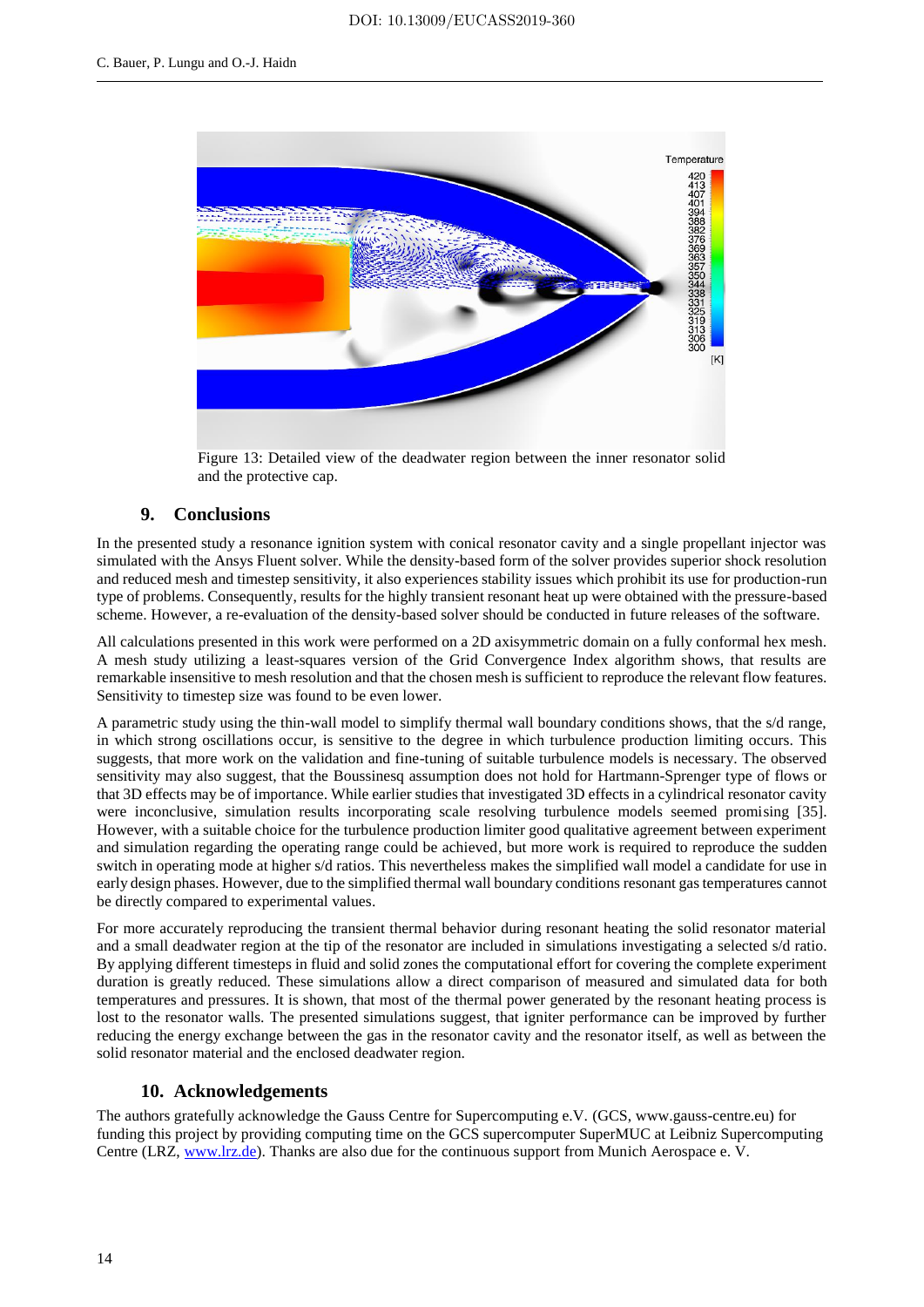## **11. References**

- [1] B. Nufer, "A Summary of NASA and USAF Hypergolid Propellant Related Spills and Fires," in *SpaceOps 2010 Conference*, Alabama, 2010.
- [2] E. Schlosser, Command and Control: Nuclear Weapons, the Damascus Accident, and the Illusion of Safety., Penguin Press, 2013.
- [3] E. Musk, "Twitter," 30 11 2013. [Online]. Available: https://twitter.com/elonmusk/status/406806983023820800.
- [4] Ariane Group, "Aerospace Propulsion Products Space Activities," [Online]. Available: https://app.ariane.group/en/our-activities/space-activities/.
- [5] G. Frenken, E. Vermeulen, F. Bouquet and B. Sanders, "Development Status of the Ignition System for Vinci," in *38th AIAA/ASME/SAE/ASEE Joint Propulsion Conference & Exhibit*, Indianapolis, 2002.
- [6] E. Musk, "Twitter," 12 2 2018. [Online]. Available: https://twitter.com/elonmusk/status/963107229523038211.
- [7] J. Hartmann, "On a New Method for the Generation of Sound Waves," *Physics Review,* no. 20, 1922.
- [8] J. Hartmann und B. Trolle, "New Investigation on the Air Jet Generator for Acoustic Waves," 1926.
- [9] H. Sprenger, "Über thermische Effekte in Resonanzrohren," *Mitteilungen aus dem Institut für Aerodynamik an der ETH Zürich,* 1954.
- [10] V. Sarohia und L. Back, "Experimental Investigation of Flow and Heating in a Resonance Tube," *J. Fluid Mech.,* Nr. 94, 1979.
- [11] C. Bauer und O. Haidn, "Design and Test of a Resonance Ignition System for Green In-Orbit Propulsion Systems," in *52nd AIAA/SAE/ASEE Joint Propulsion Conference*, Salt Lake City, 2016.
- [12] S. Murugappan and E. Gutmark, "Parametric study of the Hartmann-Sprenger tube," *Experiments in Fluids,*  vol. 38, 2005.
- [13] P. Lungu, C. Bauer and O.-J. Haidn, "Operational behaviour investigation of Hartmann-Sprenger Tube based resonance ignition systems for oxygen/methane in-orbit propulsion applications," in *Space Propulsion Conference*, 2018.
- [14] P. Lungu, C. Bauer and O.-J. Haidn, "Design aspects and characterisation of a resonance igniter for oxygen/methane in-orbit propulsion systems," in *8th European Conference for Aeronautics and Space Sciences (EUCASS)*, Madrid, 2019.
- [15] B. Leonard and S. Mokhtari, "ULTRA-SHARP Nonoscillatory Convection Schemes for High-Speed Steady Multidimensional Flow," 1990.
- [16] SAS IP Inc., "Fluent Theory Guide, v182".
- [17] V. Venkatakrishnan, "Convergence to Steady State Solutions of the Euler Equations on Unstructured Grids with Limiters," *Journal of Computational Physics,* vol. 118, pp. 120-130, 1995.
- [18] Z. Wang, "A fast nested multi-grid viscous flow solver for adaptive Cartesian/Quad grids," in *AIAA Fluid Dynamics Conference*, New Orleans, LA, 1996.
- [19] C. Rhie and W. Chow, "Numerical Study of the Turbulent Flow Past an Airfoil with Trailing Edge Separation," *AIAA Journal,* vol. 21, no. 11, pp. 1525-1532, 1983.
- [20] T. Shih, W. Liou, A. Shabbir, Z. Yang and J. Zhu, "A New k-e Eddy Viscosity Model for High Reynolds Number Turbulent Flows - Model Development and Validation," 1994.
- [21] F. Menter, "Zonal Two Equation k-w Turbulence Models for Aerodynamic Flows," in *24th Fluid Dynamics Conference*, Orlando, 1993.
- [22] F. Menter, "Two-Equation Eddy-Viscosity Turbulence Models for Engineering Applications," *AIAA Journal,*  vol. 32, no. 8, p. 1598ff., August 1994.
- [23] E. Wolf, Nanophysics and Nanotechnology, 2nd ed., 2008.
- [24] E. Marin, "Characteristic dimensions for heat transfer," *Lat. Am. J. Phys. Educ.,* vol. 4, no. 1, pp. 56-60, 2010.
- [25] EOS GmbH, "Material data sheet EOS CobaltChrome MP1," 2011.
- [26] Acnis Group, "acnis-titanium.com," [Online]. Available: http://www.acnis-titanium.com/wpcontent/uploads/2017/10/CO-Cr-MOforge\_FT029-UK.pdf.
- [27] CarTech, "CarTech Micro-Melt BioDur CCM Alloy," [Online]. Available: http://cartech.ides.com/datasheet.aspx?i=101&E=334.